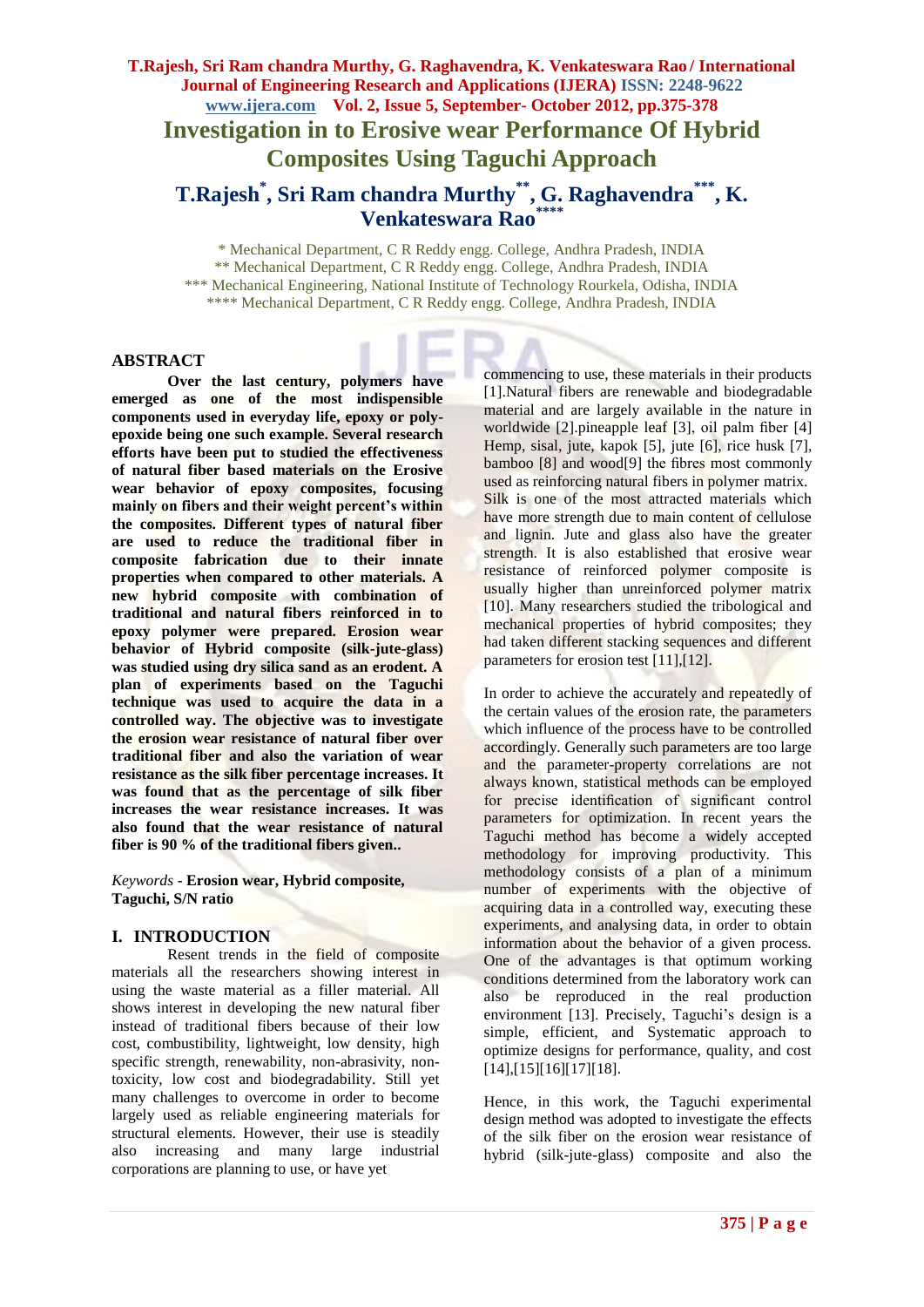## **T.Rajesh, Sri Ram chandra Murthy, G. Raghavendra, K. Venkateswara Rao / International Journal of Engineering Research and Applications (IJERA) ISSN: 2248-9622 www.ijera.com Vol. 2, Issue 5, September- October 2012, pp.375-378**

comparison between the traditional and natural fiber erosion resistance..

## **II. EXPERIMENT DETAILS**

2.1 **Specimen preparation:** New layered Hybrid Composite slabs are prepared with  $150\times60\times5$  mm<sup>3</sup> by using high strength E-glass fiber, jute fiber and waste silk fiber with Epoxy as a matrix by hand lay-up technique. Different set of composites are prepared those are given in table 1.the E-glass fiber, jute fiber, waste silk fiber and Epoxy possesses a density of 2.56 gm/cm3,1.4  $gm/cm3,1.34$   $gm/cm<sup>3</sup>$  and 1.1  $gm/cm3$  respectively. Composites were prepared by using resin to hardener ratio as 10:1. Samples were cut in a standard size of  $20 \times 20 \times 5$  mm<sub>3</sub> and polished before testing on an Erosion tester.

 The solid particle erosion experiments were carried out as per ASTM G76 standard on the erosion test rig shown in Figure 1 to minimize the set of experiments a standard Taguchi experimental plan with notation L9 was chosen and the details are listed in Table 1. The 5 and 10 % silk fiber hybrid composite is eroded at different impact angles (i.e., at 300, 600, 900angle), standoff distances (120,150 and 180) at different impact velocities (i.e., at 48, 70 and 82 m/s) with the erodent Particles

| Table 1. Composite sequence and names |  |  |  |
|---------------------------------------|--|--|--|
|---------------------------------------|--|--|--|

| $SI$ .no      | Composite<br>sequence          | Name<br>eroded<br>surface | Name<br>eroded<br>surface |  |
|---------------|--------------------------------|---------------------------|---------------------------|--|
|               | Jute $+5\%$<br>$silk + glass$  | GS <sub>1</sub>           | JS <sub>1</sub>           |  |
| $\mathcal{D}$ | Jute $+10\%$<br>$silk + glass$ | GS <sub>2</sub>           | JS <sub>2</sub>           |  |



**Figure 1.** Semantic diagram of erosion test rig

The numbers of experiments are very high with all these parameters so we designed a set of experiments by using a taguchi method L9 the set and the erosion results are shown in Table 2.

| Table 2. Experimental lay out and erosion test |
|------------------------------------------------|
|                                                |

| results        |       |         |      |           |                 |                                                 |                 |
|----------------|-------|---------|------|-----------|-----------------|-------------------------------------------------|-----------------|
|                |       |         | Stan | Eros      | Eros            | Eros                                            | Eros            |
|                | Ang   | Imp     | d of | ion       | ion             | ion                                             | ion             |
| S              | le of | act     | dist | rate      | rate            | rate                                            | rate            |
| 1.             | imp   | velo    | anc  | (gm)      | (gm)            | (gm)                                            | (gm)            |
|                | act   | city    |      |           |                 |                                                 |                 |
| n              |       |         | e    | gm)       | gm)             | gm)                                             | gm)             |
| $\overline{O}$ | (deg  | (m/     |      | GS1       | GS <sub>2</sub> | JS1                                             | JS <sub>2</sub> |
|                | ree)  | s)      | (m)  | X         | X               | X                                               | X               |
|                |       |         | m)   | $10^{-5}$ | $10^{-5}$       | $10^{-5}$                                       | $10^{-5}$       |
|                |       |         |      |           |                 |                                                 |                 |
|                |       |         |      |           |                 | 25.5                                            |                 |
| $\mathbf{1}$   | 30    | 48      | 120  | 7.3       | 5.3             | 2                                               | 16.5            |
|                |       |         |      |           |                 |                                                 |                 |
|                |       |         |      |           | 14.3            |                                                 | 22.4            |
| $\overline{2}$ | 30    | 70      | 150  | 8.2       | $\mathfrak{D}$  | 29.3                                            | 8               |
|                |       |         |      |           |                 |                                                 |                 |
|                |       |         |      |           |                 |                                                 |                 |
| 3              | 30    | 82      | 180  | 29        | 16              | 41.3                                            | 32.5            |
|                |       |         |      |           |                 |                                                 |                 |
| $\overline{4}$ | 60    | 48      | 150  | 10.6      | 8.65            | 23.3                                            | 13.5            |
|                |       |         |      |           |                 |                                                 |                 |
| 5              | 60    | 70      | 180  | 20.1      | 16.2            | 29.2                                            | 23.1            |
|                |       |         |      |           |                 |                                                 |                 |
| 6              | 60    | 82      | 120  | 31.1      | 25.3            | 39.9                                            | 34.1            |
|                |       |         |      |           |                 |                                                 |                 |
|                |       |         |      |           | 14.3            |                                                 | 31.2            |
| 7              | 90    | 48      | 180  | 15.9      |                 | 38.9                                            |                 |
|                |       |         |      |           | 6               |                                                 | 4               |
|                |       |         |      |           |                 |                                                 |                 |
| 8              | 90    | 70      | 120  | 33.5      | 22.9            | 52.9                                            | 44.5            |
|                |       |         |      |           |                 |                                                 | 2               |
|                |       |         |      |           |                 |                                                 |                 |
|                |       |         |      |           | 28.4            |                                                 | 51.5            |
| 9              | 90    | 82      | 150  | 42.5      | 6               | 61.6                                            | 2               |
|                |       |         |      |           |                 |                                                 |                 |
|                |       |         |      |           |                 | Table 3. S/N ratio of different test conditions |                 |
| S              |       |         | Stan | <b>SN</b> | SΝ              | SΝ                                              | SN              |
|                | Ang   | Imp     |      |           |                 |                                                 |                 |
| 1.             | le of | act     | d of | <b>RA</b> | <b>RA</b>       | <b>RA</b>                                       | RA              |
| $\mathbf n$    | imp   | velo    | dist |           |                 |                                                 |                 |
| $\overline{O}$ | act   | city    | ance |           | GS <sub>2</sub> | JS1                                             | JS <sub>2</sub> |
|                |       |         |      | GS1       |                 |                                                 |                 |
|                | (deg  | (m/s)   | (m)  |           |                 |                                                 |                 |
|                | ree)  | $\big)$ | m)   |           |                 |                                                 |                 |
|                |       |         |      |           |                 |                                                 |                 |
|                |       |         |      | 82.7      | 85.5            | 71.8                                            | 75.6            |
| $\mathbf{1}$   | 30    | 48      | 120  | 335       | 145             | 624                                             | 503             |
|                |       |         |      |           |                 |                                                 |                 |
|                |       |         |      |           |                 |                                                 |                 |
|                |       |         |      |           |                 |                                                 |                 |
|                |       |         |      | 81.7      | 76.8            | 70.6                                            | 72.9            |
| $\overline{c}$ | 30    | 70      | 150  | 237       | 811             | 626                                             | 641             |
|                |       |         |      |           |                 |                                                 |                 |
|                |       |         |      | 70.7      | 75.9            | 67.6                                            | 69.7            |
| 3              | 30    | 82      | 180  | 520       | 176             | 810                                             |                 |
|                |       |         |      |           |                 |                                                 | 623             |
|                |       |         |      |           |                 |                                                 |                 |
| 4              | 60    | 48      | 150  | 79.4      | 81.2            | 72.6                                            | 77.3            |
|                |       |         |      | 939       | 597             | 529                                             | 933             |
|                |       |         |      |           |                 |                                                 |                 |
| 5              | 60    | 70      | 180  | 73.9      | 75.8            | 70.6                                            | 72.7            |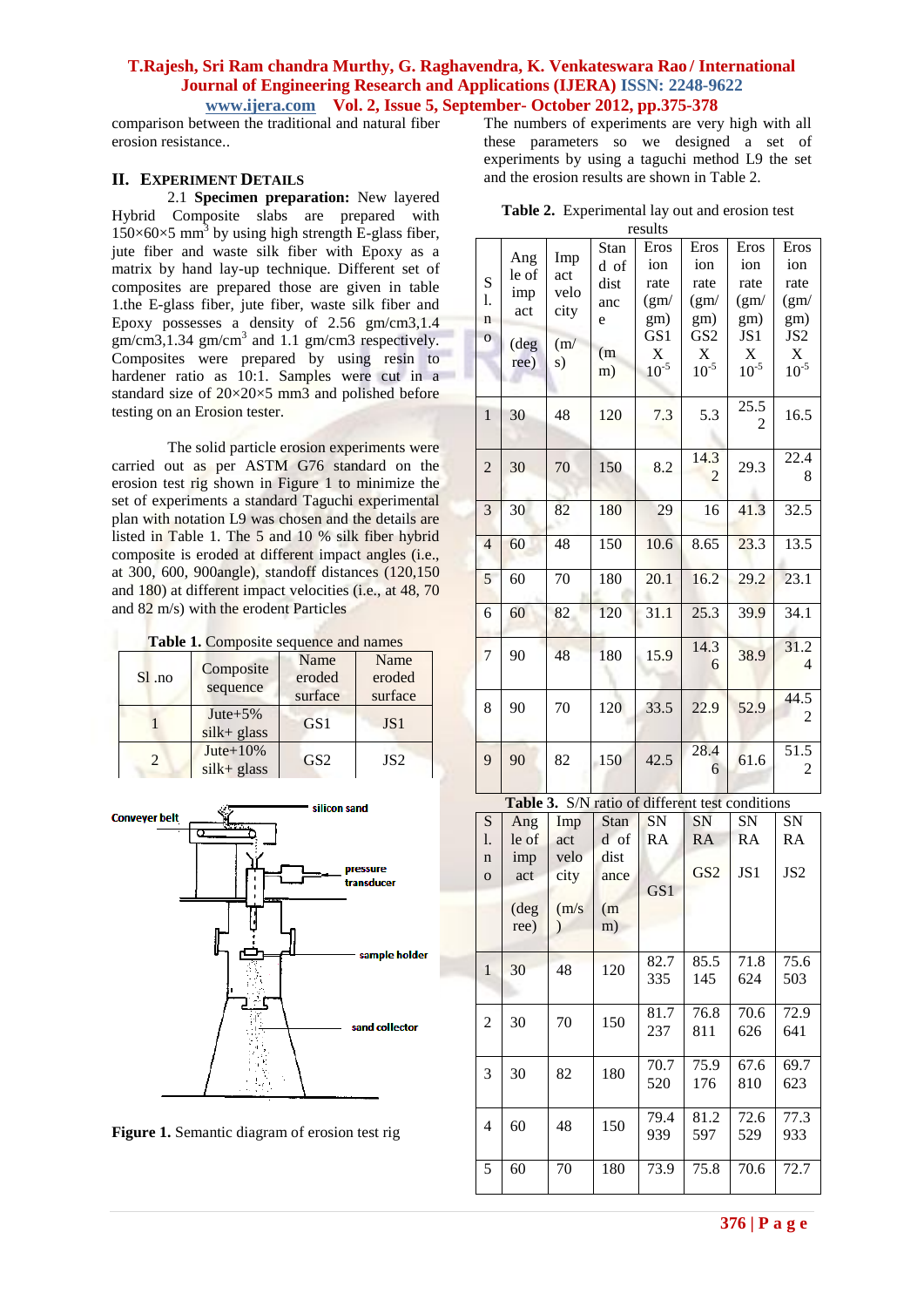|   |    |    |     | 361         | 097         | 923         | 278         |
|---|----|----|-----|-------------|-------------|-------------|-------------|
| 6 | 60 | 82 | 120 | 70.1<br>448 | 71.9<br>376 | 67.9<br>805 | 69.3<br>449 |
| 7 | 90 | 48 | 180 | 75.9<br>721 | 76.8<br>569 | 68.2<br>010 | 70.1<br>058 |
| 8 | 90 | 70 | 120 | 69.4<br>991 | 72.8<br>033 | 65.5<br>309 | 67.0<br>289 |
| 9 | 90 | 82 | 150 | 67.4<br>322 | 70.9<br>153 | 64.2<br>084 | 65.7<br>605 |

**T.Rajesh, Sri Ram chandra Murthy, G. Raghavendra, K. Venkateswara Rao / International Journal of Engineering Research and Applications (IJERA) ISSN: 2248-9622 www.ijera.com Vol. 2, Issue 5, September- October 2012, pp.375-378**

#### III. **RESULTS AND DISCUSSION**

Figure 2 illustrates the trend of erosion wear rate with different test conditions, as obtained in Table 1. By analyzing the figure it is clearly visible that the erosion wear is less for the material exposed to traditional filler (E-glass). One of the most important observations is that as the silk fiber reinforcement increases the erosion wear rate decreases in both the traditional and natural fiber expose to impingement of particles. The curves which are obtained are very near to each other it means that the natural fiber can replace the traditional.



Fig.2 Erosion rate VS Test runs

Figure 3 illustrates the trend of SN ratio with different test conditions in table 3. It is observed that the SN ratio of the 10 % silk reinforced glassGS2 have highest SN Ratio than compared to the others it shows that the best erosion resistance is shown by GS2. It is also noticed that the jute and silk 10 % reinforced almost near to the GS1 and GS2 it conforms that the natural fibers also gives best erosion resistance along with the traditional fillers.



Fig 3 SN Ratio VS Test runs



Fig 3 Histogram of all composites

From the fig 4 interpreting the results that the erosion rate is very less compared to other in GS2. This is indicated by the tabled means that the value for GS2 is very less compared to others (0.0001683), as well as the relative position of the peaks for the fitted normal distributions.

The standard deviation for other three (GS1, JS1 and JS2) are much greater than that of GS2 (0.00007560). This translates into a shorter and wider-looking fitted distribution for GS2.

## **IV. CONCLUSION**

Erosive wear performance hybrid fiber reinforced composites were determined experimentally by using the Taguchi experimental design method and the following conclusions were drawn:.

In the initial investigation it is observed that the traditional fiber gives the best erosion resistance.

It is also observed that as the silk fiber percentage increases the erosion resistance also increases.

Results of natural hybrid fiber composites under consideration revealed that erosion wear resistance is 90% in traditional fibers given.

From the results of S/N ratio also it is proved that